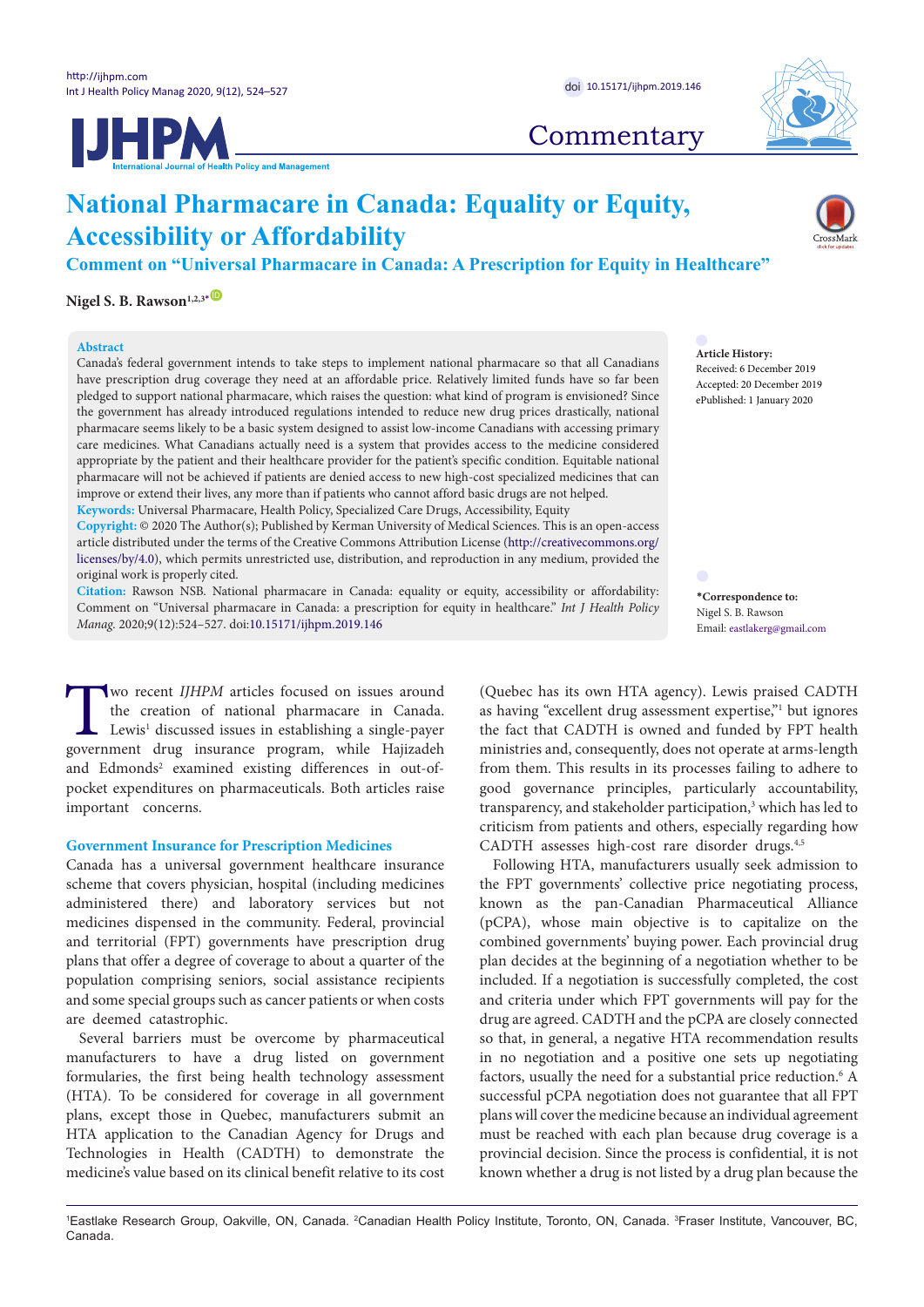province opted out of the negotiation, or whether it opted in but failed to complete an agreement with the manufacturer.

Moreover, coverage does not mean that patients necessarily have easy and inexpensive access. FPT government plans have complex systems of deductibles, copayments and premiums and, for many medications, restricted access criteria that result in variation in patient eligibility, out-of-pocket expenses and coverage, which has led to inequalities in what drugs are covered, who gets access, and out-of-pocket costs between plans.<sup>7</sup> Hajizadeh and Edmonds<sup>2</sup> see national pharmacare as a way to reduce variation in out-of-pocket expenditures.

# **Private Insurance for Prescription Medicines**

Coverage of medicines is also available through private insurance paid for by individuals themselves or cost-shared with their employers, unions or associations. Over two-thirds of Canadians have access to private insurance through a range of plans from those that offer relatively limited drug coverage to those that cover virtually all medicines with regulatory approval, the extent of each plan's coverage being determined by how much clients are willing to pay in premiums. Some private plans have lifetime caps of a set amount, meaning that the company will only cover a high-cost drug for a few years after which the patient is faced with paying or not having the medicine.**<sup>8</sup>** Insurance companies take note of HTA recommendations but do not necessarily base coverage on them.

Private insurers are thought to pay higher prices than government plans, which is one reason why Lewis believes private insurance plans are inefficient and should be replaced by a national government plan.<sup>1</sup> Another reason is that only a small proportion of all new drugs offer substantial therapeutic benefits over existing medicines, although innovative drugs for rare diseases for which there are no existing therapies are likely to provide much greater benefit. Nevertheless, many Canadians rely on private insurance to access medicines they would otherwise be unable to due to cost or delays in government systems. For example, in an open letter to the Prime Minister, a cystic fibrosis sufferer, wrote: "I had a health crisis and was on the verge of expiring and requiring a lung transplant in 2012. I received access to the drug Kalydeco and my lung function bumped from 30% to 50% and has stayed at 50% since 2012. If I did not have an employer benefit plan and was forced to wait until Kalydeco was approved in 2014, I would have likely died well before the drug was approved for public reimbursement."9

A federal government seeking to replace private insurance with single-payer government-funded national pharmacare providing significantly less comprehensive coverage would be extremely unpopular.

# **Equality or Equity?**

In the belief that national pharmacare would reduce inequalities in existing government programs, Lewis<sup>1</sup> and Hajizadeh and Edmonds,<sup>2</sup> like many other Canadian academics, politicians, government officials and patients, want pharmacare incorporated within the existing healthcare system, although Lewis recognizes that stakeholder interests in keeping the status quo will present challenging difficulties. Equality means treating everyone exactly the same way. The risk of a system focused solely on equality is that it could just as well equally deny access to medicines to all patients as equally provide access. Significant improvements in equality could be realized within the present government drug plans without the need to replace them with an expensive new initiative. For instance, governments could eliminate deductibles and copayments for low-income Canadians or make clinical criteria required to obtain coverage for many drugs consistent in all plans.

National pharmacare should be focused on equity, ie, it should be a fair and just system delivering medicines for everyone to benefit based on their need.<sup>10</sup> Although it may be a difficult and complex task to achieve, the objective should be equity-based national pharmacare that would provide the medicine deemed appropriate by the patient and their healthcare provider for the patient's specific condition. This type of program would not only provide coverage to patients who presently have none but would also extend appropriate coverage to patients whose insurance, whether government or private, denies access due to a drug's high cost or limits access by requiring the patient's circumstances to match clinical criteria that are overly restrictive or that make little clinical sense. This type of program would satisfy present unmet needs and be more likely to lead to appropriate prescribing and improved health outcomes, which should be a primary goal of all governments. As Lewis noted, Canada "can afford a generous program,"1 but will the federal government opt for a generous one or miserly one?

#### **Affordability or Accessibility?**

Canada's federal government promotes "affordability, accessibility and appropriate use of prescription drugs,"11 but affordability seems to be the main objective since drug costs in Canada are second only to the United States. The government sees the road to achieving accessibility as one in which affordability is attained by introducing new farreaching powers for the tribunal that sets price controls on new medicines. It intends to reduce the prices of new high priority medicines by "40% on average"<sup>12</sup> which, in practice, means medicine developers may be required to drop prices by up to 70%, perhaps more.<sup>13</sup> A reasonable reduction should be manageable, but 40%-70% is an unsustainable business model that will lead to manufacturers long delaying the launch of innovative medicines in Canada or not bringing them at all. Appropriate drug use is unattainable if Canadians cannot access new medicines because manufacturers avoid Canada due to punitive price controls.

Many politicians, government officials and academics in Canada believe that, because pharmaceutical manufacturers seek regulatory approval in Europe before Canada and launch their products at lower prices than in Canada, introducing dramatically reduced drug prices in Canada will have little impact on how companies view the attractiveness of Canada as a market for their medicines. They ignore the facts that many western European countries present larger markets than Canada and have either pharmaceutical company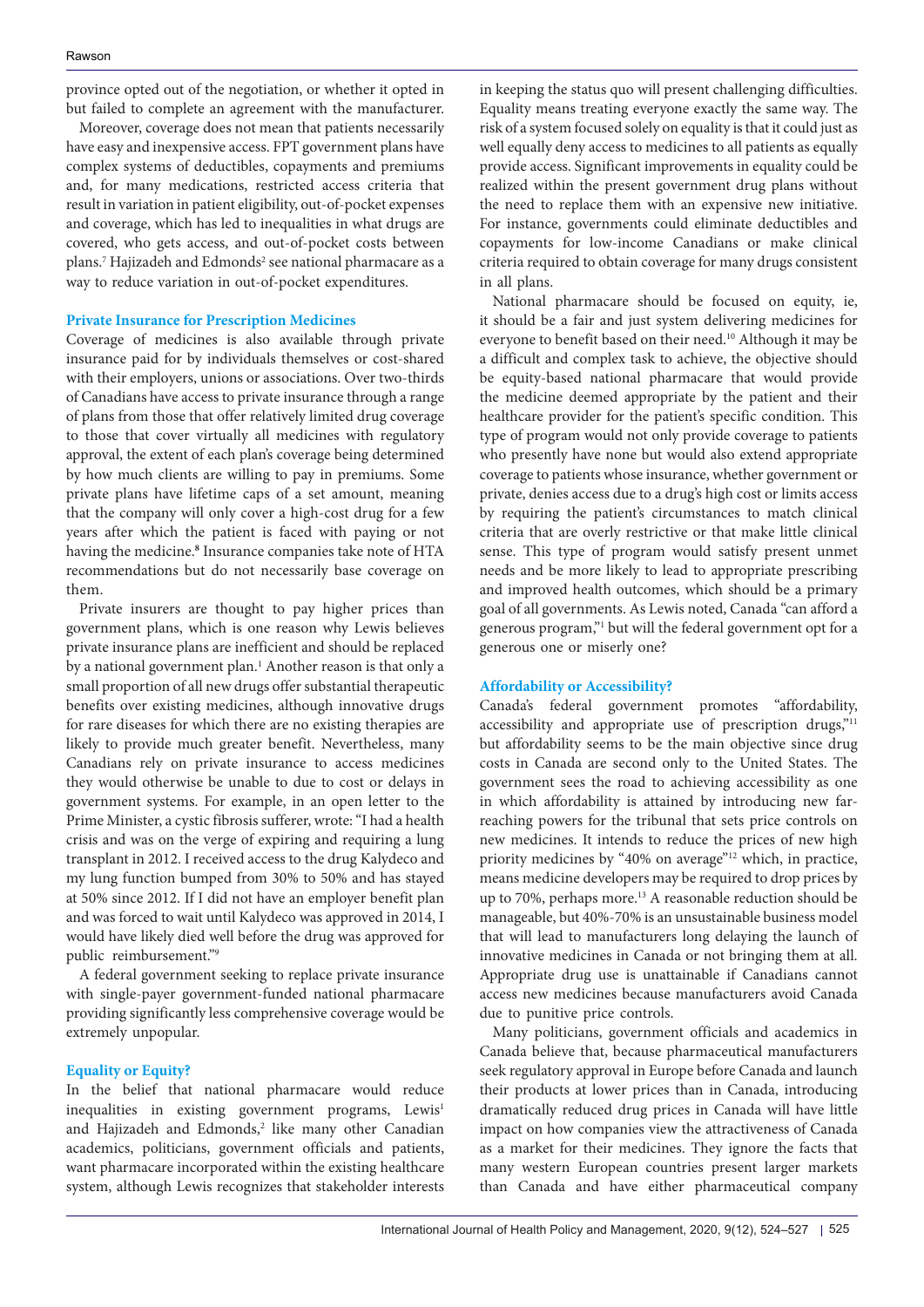headquarters or major research and manufacturing facilities within their borders. All brand name companies in Canada are affiliates of manufacturers whose headquarters and main facilities are based in other countries.

Canada is not in a strong position to demand major reductions in drug prices. A large survey of multi-national pharmaceutical executives in 31 markets performed in 2017 drew attention to the fact that stiff price cuts levied against innovative drugs hamper a country's ability to secure and sustain investment, and in particular noted that this should be a "red flag" to economies considering a similar approach "such as Canada in its proposed amendments" to the pricing tribunal.14 More recently, a preliminary report of a survey of global and Canadian pharmaceutical executives performed for Life Sciences Ontario about the new pricing regulations reported that 91% of the respondents foresee "no launch" decisions being made for Canada and 96% foresee delayed launches in Canada.<sup>15</sup>

The 2017 survey of multi-national pharmaceutical executives reported that the pricing and reimbursement environment in New Zealand is highly damaging to innovators and the central factor undermining investment, with the use of direct price cuts and a narrow understanding of cost and savings particularly dissuading investment.14 Despite Canada having a larger population than New Zealand, enforcing drastically reduced drug prices in Canada will move the attractiveness of the country as a pharmaceutical market closer to the situation in New Zealand, a country whose price controls Lewis admires.<sup>1</sup> New Zealand's insurance program covers only a few drugs in each class and provides little access to new high-cost innovative medicines, including anti-cancer medications and drugs for rare disorders. When new drugs are listed, there is frequently a long delay.16 Pharmaceutical manufacturers seek regulatory approval for new drugs later in New Zealand than in Canada and, if they are not approved for insurance coverage, which many are not, they make them unavailable, thus reducing New Zealanders' accessibility.17 While some indicators of public health are similar between Canada and New Zealand, New Zealanders with cardiovascular disorders, cancer and several other disease conditions have worse health outcomes in terms of disease survival than Canadians,<sup>18,19</sup> although it is difficult to assess with confidence that reduced drug access plays a role in these differences.

In their recent election platform, the Liberals, who now form Canada's federal government, promised a down payment of \$6 billion to be shared among national pharmacare and other public health initiatives. Although \$6 billion is a lot of money, it is just a drop in the bucket when compared with the \$40 billion cost for pharmacare estimated by the government's own Advisory Council on the Implementation of National Pharmacare (although some savings were anticipated), $20$  or the \$48 to \$52 billion projected by a tax consulting company for the Canadian Taxpayers Federation.<sup>21</sup>

Despite mentioning high-cost specialized care drugs, the Advisory Council recommended pharmacare be launched by covering a short list of priority essential medicines and cited two potential starting points for creating the list: the World Health Organization's Model List of Essential Medicines,

which includes about 450 drugs intended as a formulary for developing countries, and a list of 125 primary care drugs developed by a group of Toronto clinicians. Neither list includes high-cost specialized care drugs.

Medicines for common illnesses are essential and lowincome Canadians should not have to choose between paying for them or other life necessities. Nevertheless, innovative drugs for formerly untreatable disorders that save lives or significantly improve life quality are also vital. These new drugs can cost many thousands of dollars per year and frequently require life-long use, but without private or government insurance, they are unaffordable irrespective of whether a Canadian's income is low, medium or high. It is these drugs with which provincial government premiers, who are unenthusiastic about a national program, want help from the federal government.<sup>22</sup>

#### **Conclusion**

The primary aim of national pharmacare must not be confined to cost-containment but should be to ensure the best medicines are made accessible without excessively restrictive or nonsensical clinical criteria so that patients receive the most appropriate medicine depending on their individual situation. Equity-based national pharmacare will not be achieved if patients are denied access to new high-cost specialized medicines that can improve or extend their lives, any more than if patients who cannot afford basic primary care medicines are not helped.

#### **Ethical issues**

Not applicable.

#### **Competing interests**

In the past three years, the author has received consultant fees from Advocacy Solutions, Cohn & Wolfe, and Janssen Canada Inc., research and publication fees from Bayer Inc., the Canadian Health Policy Institute, the Fraser Institute, Medicines New Zealand, Merck Sharp & Dohme (New Zealand) Ltd, RAREi (a collaboration of innovative pharmaceutical companies focused on the development of medicines for rare disorders), and Ward Health, publication processing expenses from BIOTECanada, Canadian PKU and Allied Disorders Inc., and Shire Pharma Canada ULC, and honorarium and compensation for travel from La Fondation DEVENIR. No funding was received for this work.

#### **Author's contribution**

NSBR is the single author of the paper.

#### **References**

- 1. Lewis S. It won't be easy: how to make universal pharmacare work in Canada. *Int J Health Policy Manag*. 2020;9(1):1-5. doi:[10.15171/](http://dx.doi.org/10.15171/ijhpm.2019.82) [IJHPM.2019.82](http://dx.doi.org/10.15171/ijhpm.2019.82)
- Hajizadeh M, Edmonds S. Universal pharmacare in Canada: a prescription for equity in healthcare. *Int J Health Policy Manag*. 2020; In Press. doi:[10.15171/ijhpm.2019.93](https://doi.org/10.15171/ijhpm.2019.93).
- 3. Rawson NSB, Adams J. Do reimbursement recommendation processes used by government drug plans in Canada adhere to good governance principles? *Clinicoecon Outcomes Res.* 2017;9:721-730. doi:[10.2147/CEOR.S144695](https://doi.org/10.2147/CEOR.S144695)
- Seucharan C. Class action suit raises questions about how Canada funds drugs to treat rare diseases. Vancouver: Toronto Star, July 26; 2018. [https://www.thestar.com/vancouver/2018/07/26/class-action](https://www.thestar.com/vancouver/2018/07/26/class-action-suit-raises-questions-about-which-rare-diseases-drugs-are-funded.html)[suit-raises-questions-about-which-rare-diseases-drugs-are-funded.](https://www.thestar.com/vancouver/2018/07/26/class-action-suit-raises-questions-about-which-rare-diseases-drugs-are-funded.html) [html.](https://www.thestar.com/vancouver/2018/07/26/class-action-suit-raises-questions-about-which-rare-diseases-drugs-are-funded.html) Accessed December 19, 2019.
- 5. Richter T, Janoudi G, Amegatse W, Nester-Parr S. Characteristics of drugs for ultra-rare diseases versus drugs for other rare diseases in HTA submissions made to the CADTH CDR. *Orphanet J Rare Dis.*